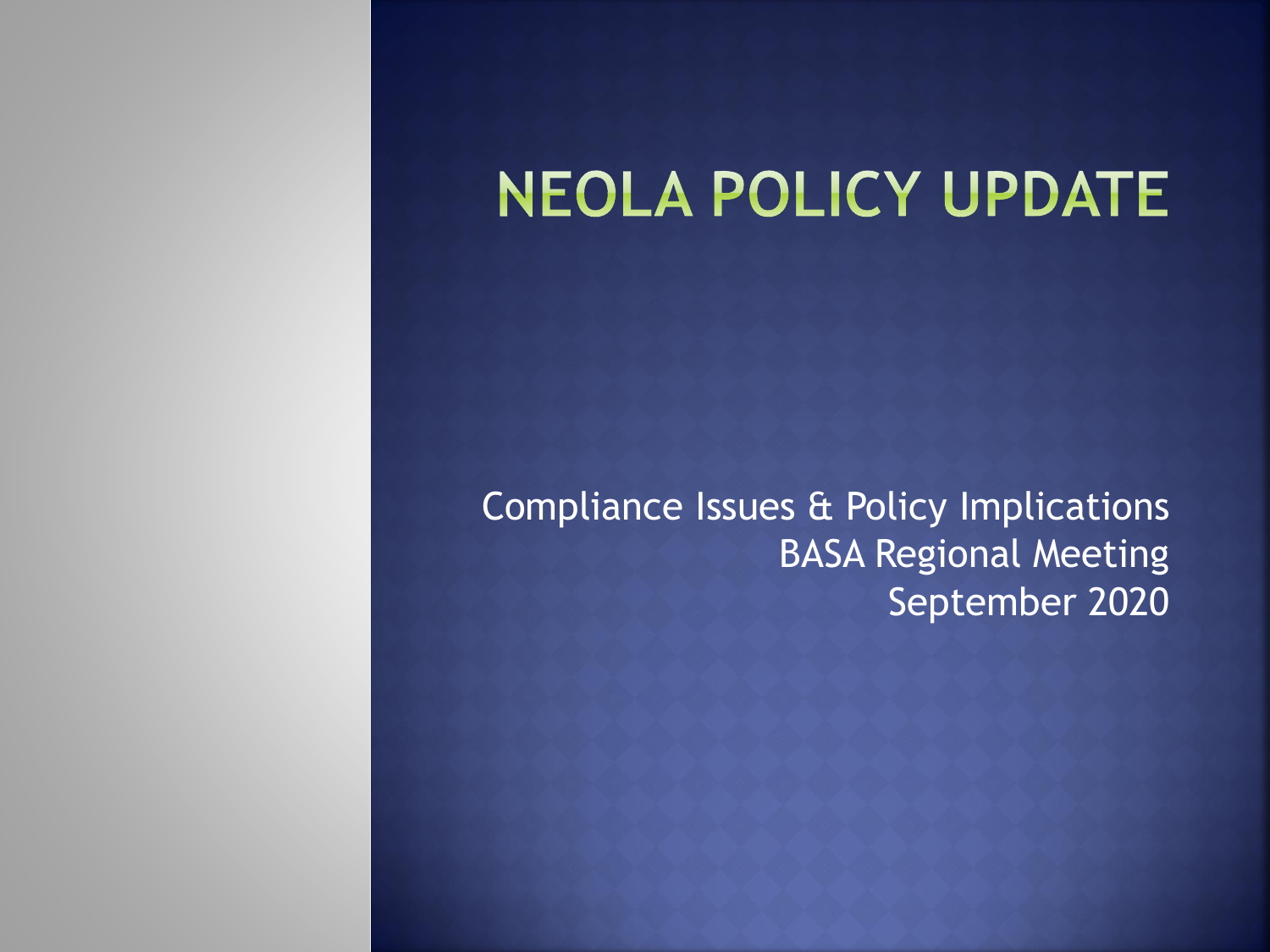

- Bylaws and Policies
- Administrative Guidelines
- Electronic Publishing
- Update Service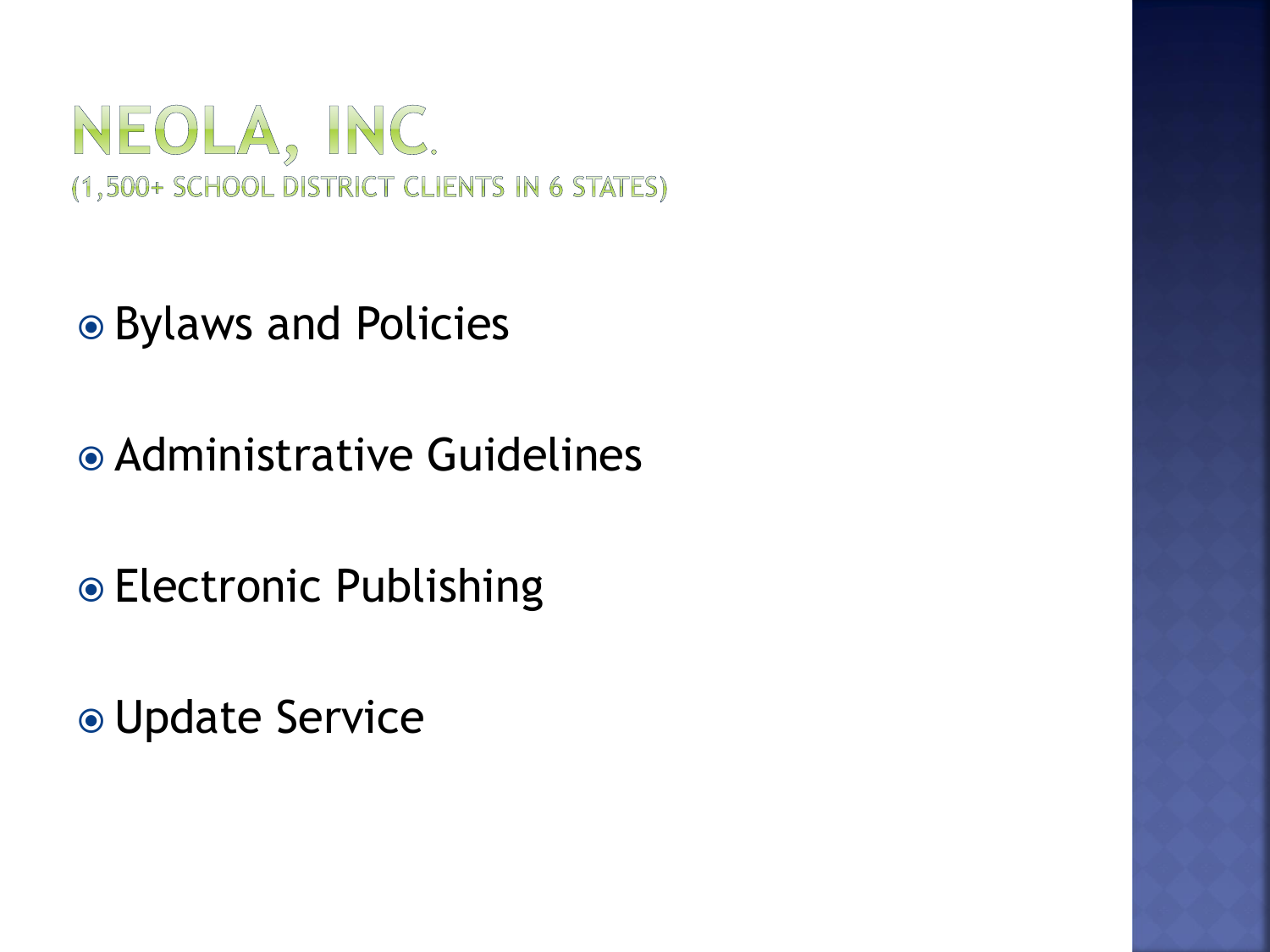# CURRENT COMPLIANCE TOPICS

### OTES 2.0

**- Policy Adopted by September 1, 2020** 

### TITLE IX REGULATIONS

- **Sexual Harassment**
- **August 14, 2020 Implementation**

### • Other Policy Compliance Topics

- **Policy 5200 Attendance**
- Policy 6325 Procurement Federal Grants/Funds
- **Policy 8450.01 Protective Facial Coverings during** Pandemic/Epidemic Events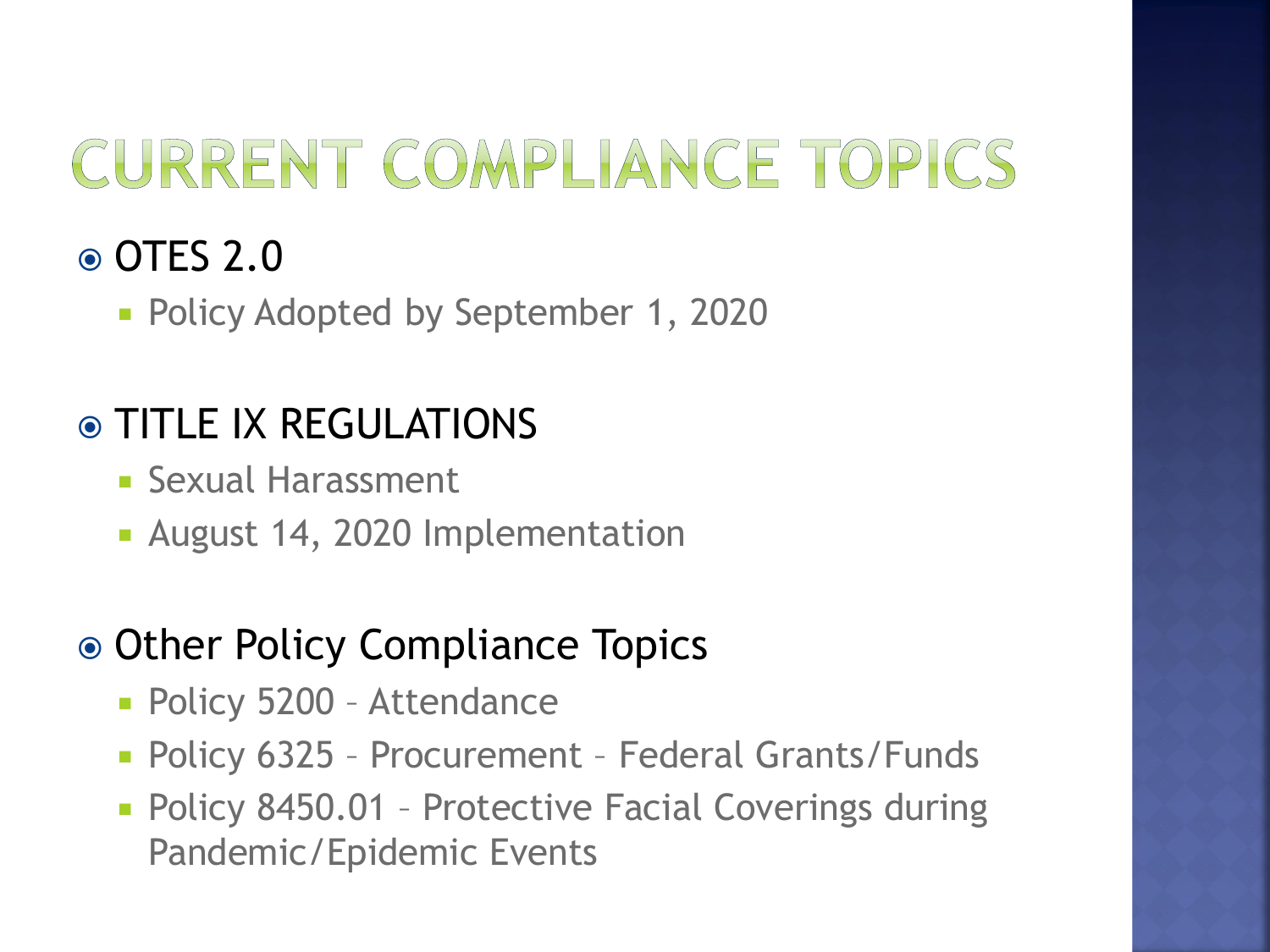## OTES 2.0 STANDARDS BASED TEACHER EVALUATION

- Educator Standards Board recommendations (March 2017)
- Senate Bill 216 (Effective November 2018)
- **State Board of Education revised framework** (March 2020)
- Neola Special Update Policy 3220 (April 2020)
- Policy Adoption by September 1, 2020
- May delay implementation until 2021-2022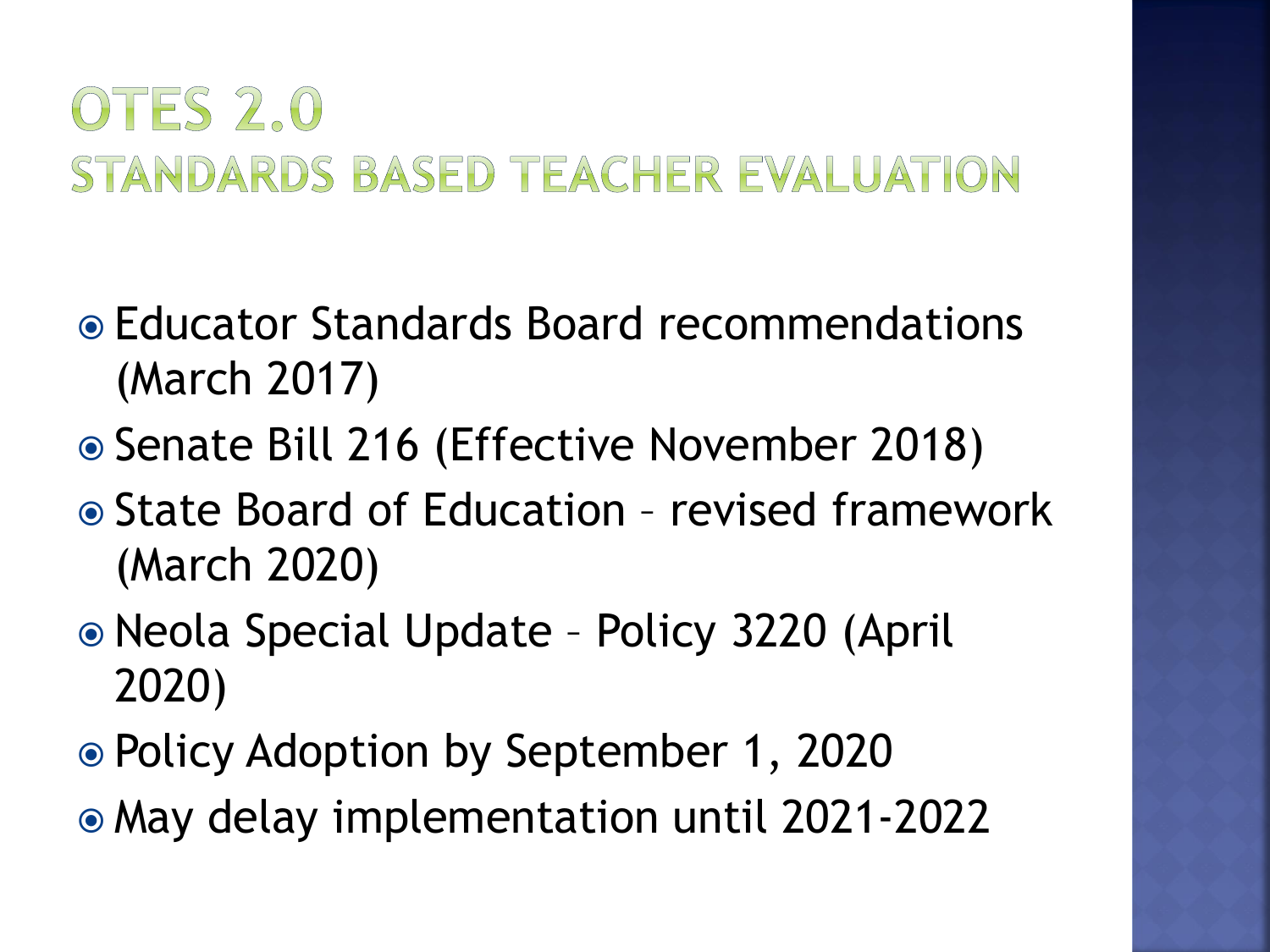# TITLE IX REGULATIONS (USDOE)

#### SEXUAL HARASSMENT

Final Rule issued – May 6, 2020 Takes effect on August 14, 2020 Pending litigation – U.S. District Court denied relief

Significant changes in how educational institutions address, investigate and adjudicate allegations of sexual harassment in education programs and activities

**Definitions** Title IX Coordinator, Investigators, Decision Makers Notice and Publication Requirements Grievance Process Training Required

Neola Special Release – Legal Alert May 2020 Neola Special Update – Policy/AG 2266 July 2020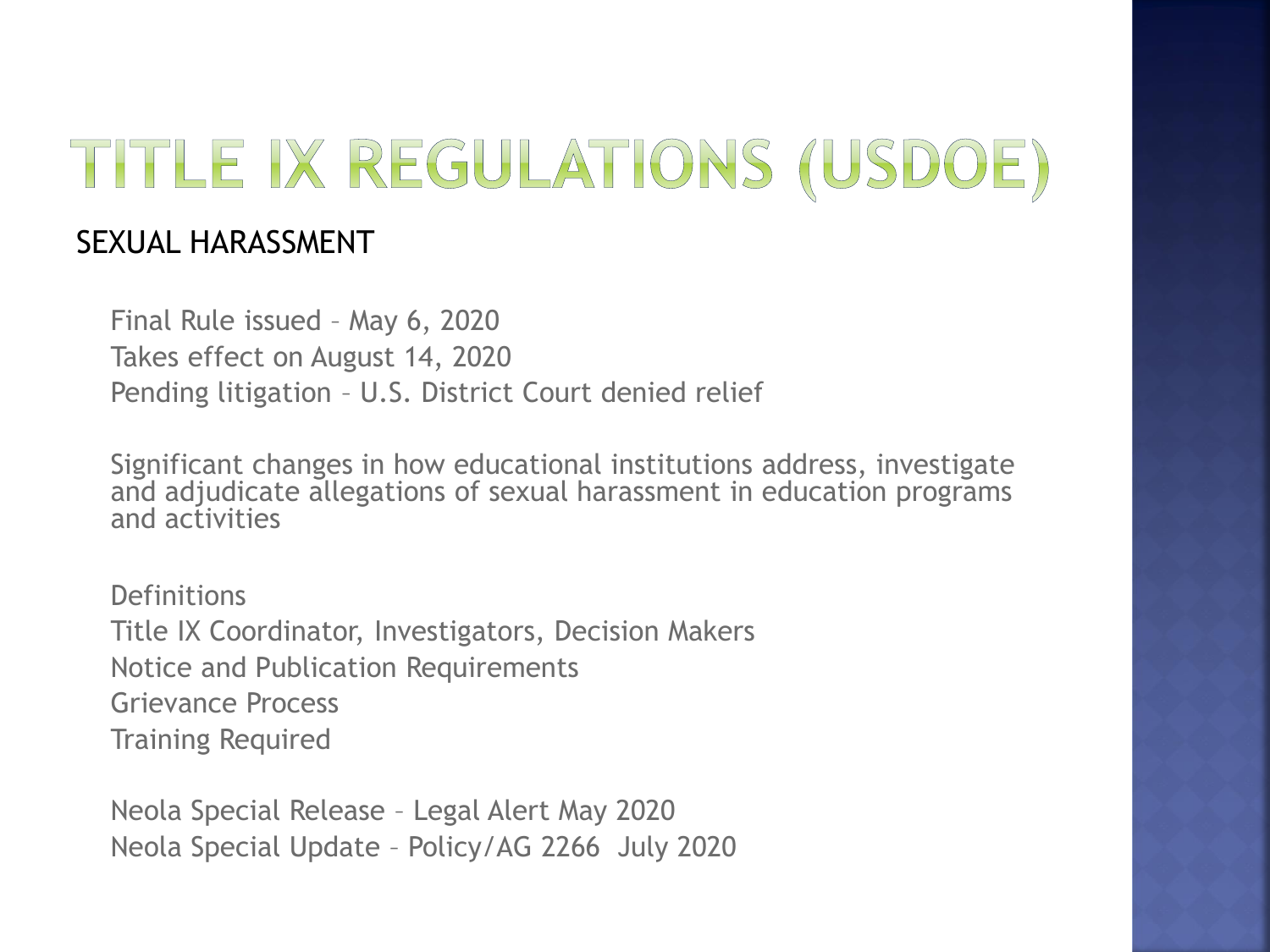## VOLUME 39 NUMBER 1 UPDATE POLICY COMPLIANCE TOPICS

#### POLICY 5200 – ATTENDANCE

- **-** Define "medically excused" absence
- **Tracking Attendance Remote Learning Plan**

#### POLICY 6325 – PROCUREMENT – FEDERAL GRANTS/FUNDS

- **Noncompetitive Purchases through Educational Service Centers** (ESCs)
- ORC 3313.843 3313.846

#### POLICY 8450.01 - PROTECITIVE FACIAL COVERINGS DURING PANDEMIC/EPIDEMIC EVENTS

- **Use of Mask/Face Covering**
- **Exemptions**
- Superintendent authorized to activate policy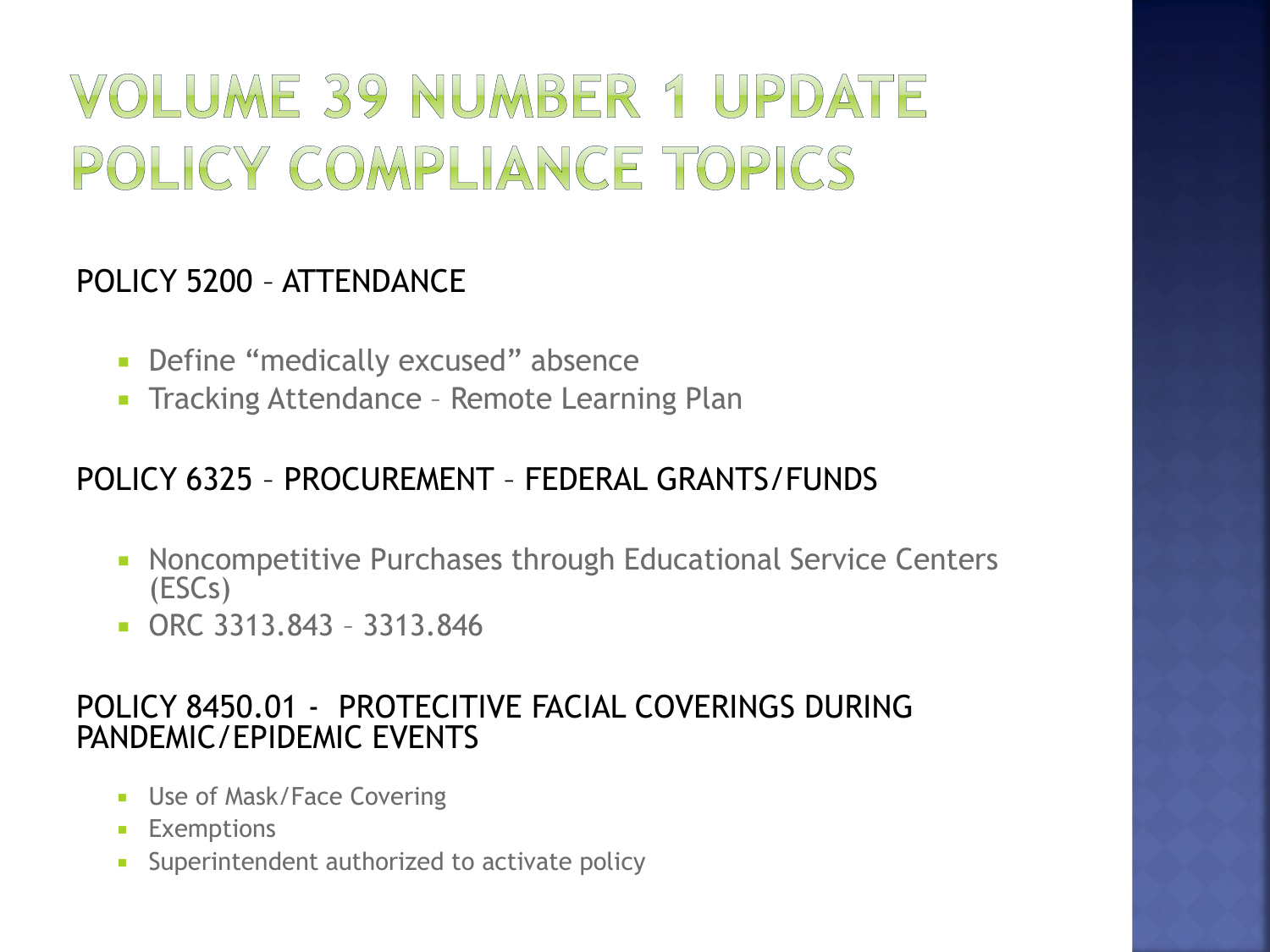# NEOLA EFFORTS

## Special Release – April 2020

- **Legal Alert (Virtual Board Meetings)**
- **EXECONTERGHANGE CONTINGER** Contingency Plan Sample Resolution
- Legal Alert FFCRA

## Special Update – April 2020

**OTES 2.0** 

## Special Release – May 2020

**- Legal Alert - Title IX Regulations** 

Special Release – June 2020

**H.B. 164 Overview** 

## Special Update – July 2020

**P/AG 2266 Title IX Regulations** 

Volume 39 Number 1 Update – August 2020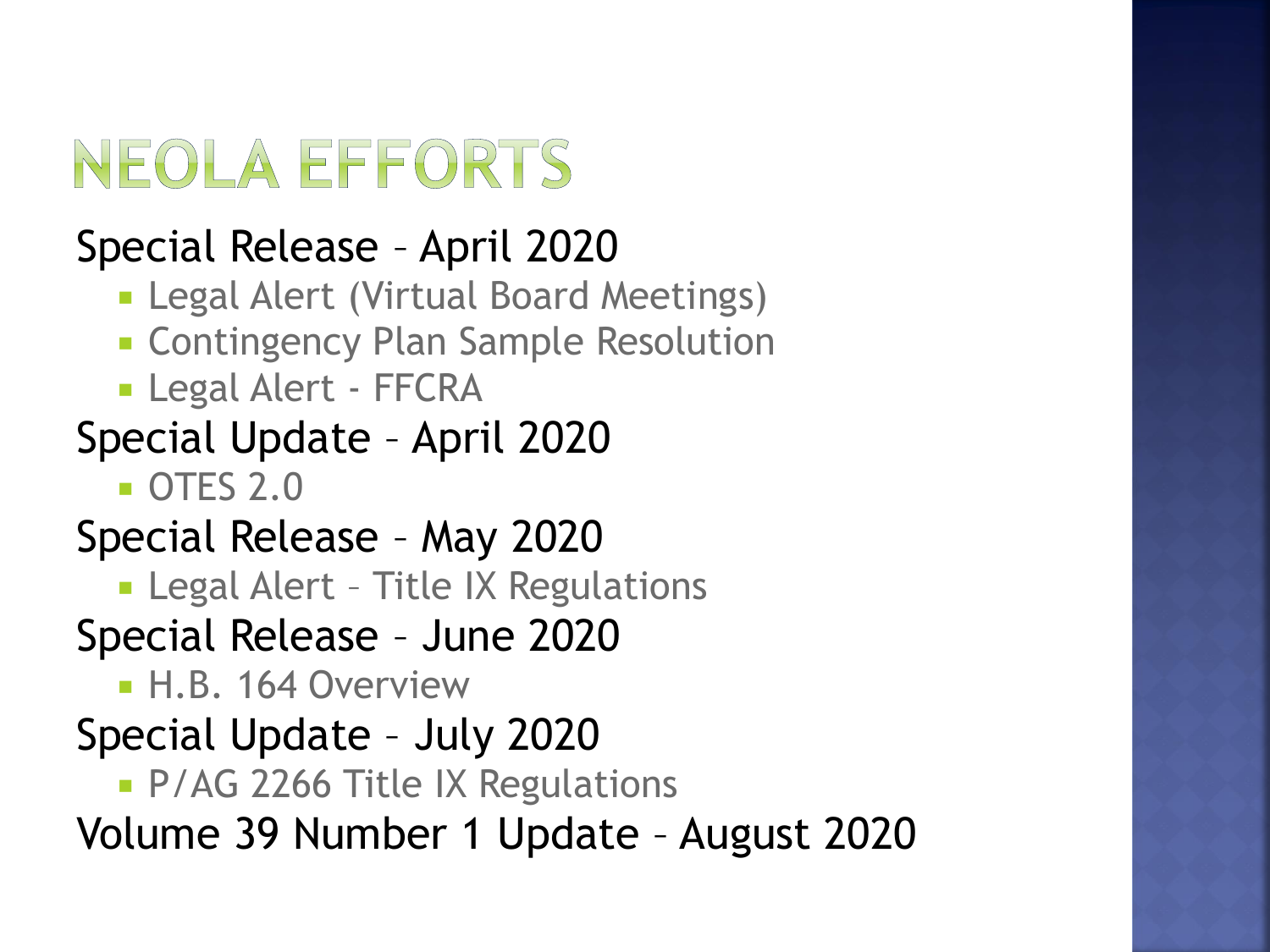## CURRENT/COMPLIANT - NOT ENOUGH

● Regular/Periodic Review/Report

- … In Consultation With …
- Publish/Post/Report
- Training
- Implement (Administrative Guidelines)
- Document, Document, Document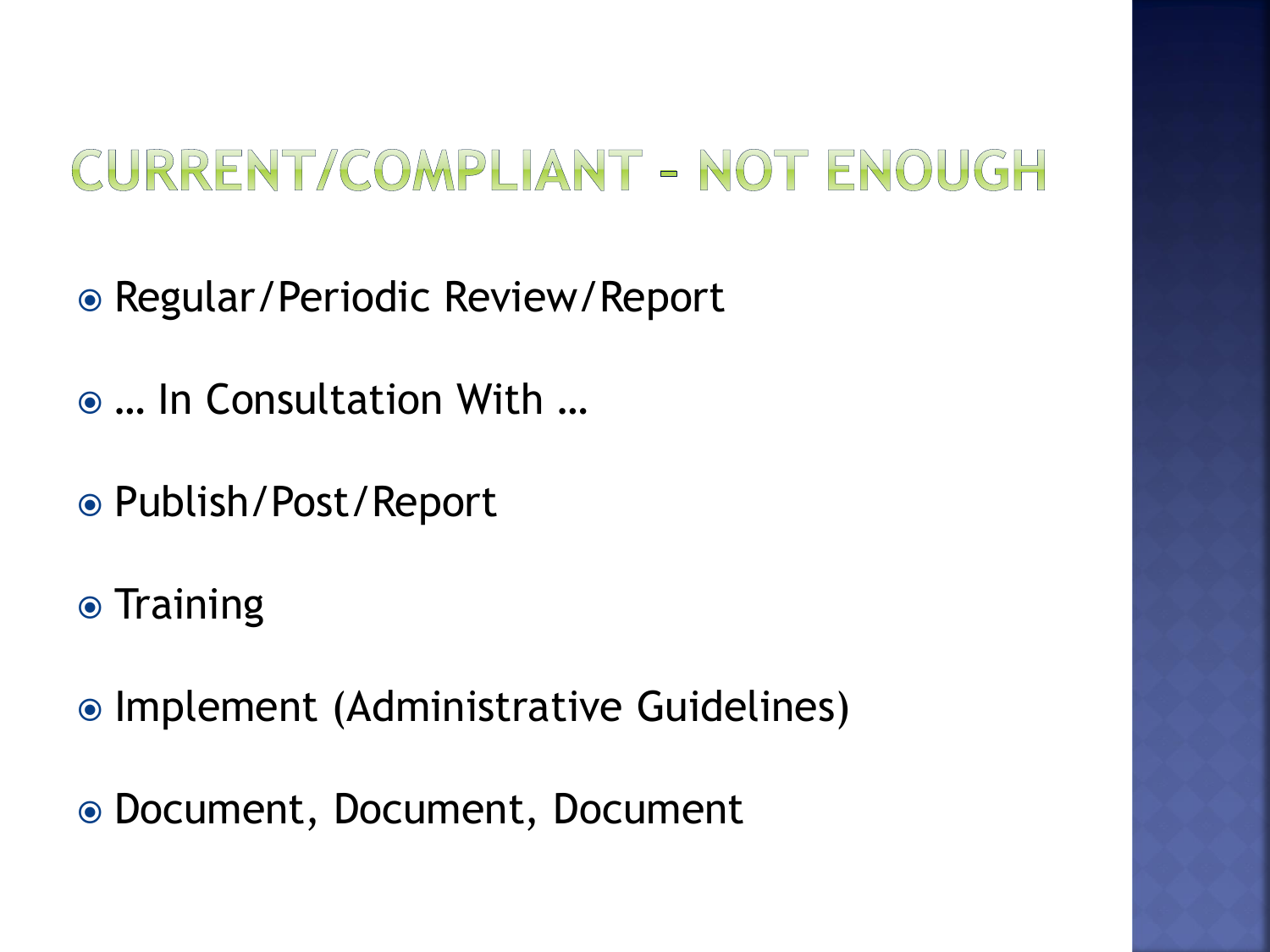## CURRENT/COMPLIANT - NOT ENOUGH **◎ Training:**

- **Title IX Sexual Harassment**
- **Harassment** Bullying
- Medications/Treatment Child Abuse
- **Public Records** Technology Use
- **Professional Misconduct Wellness**
- **Ethics** Safety
- **Dating Violence** PBIS
- **Suicide Prevention Diabetes**
- **Human Trafficking Fig. 2016** Epi-pen